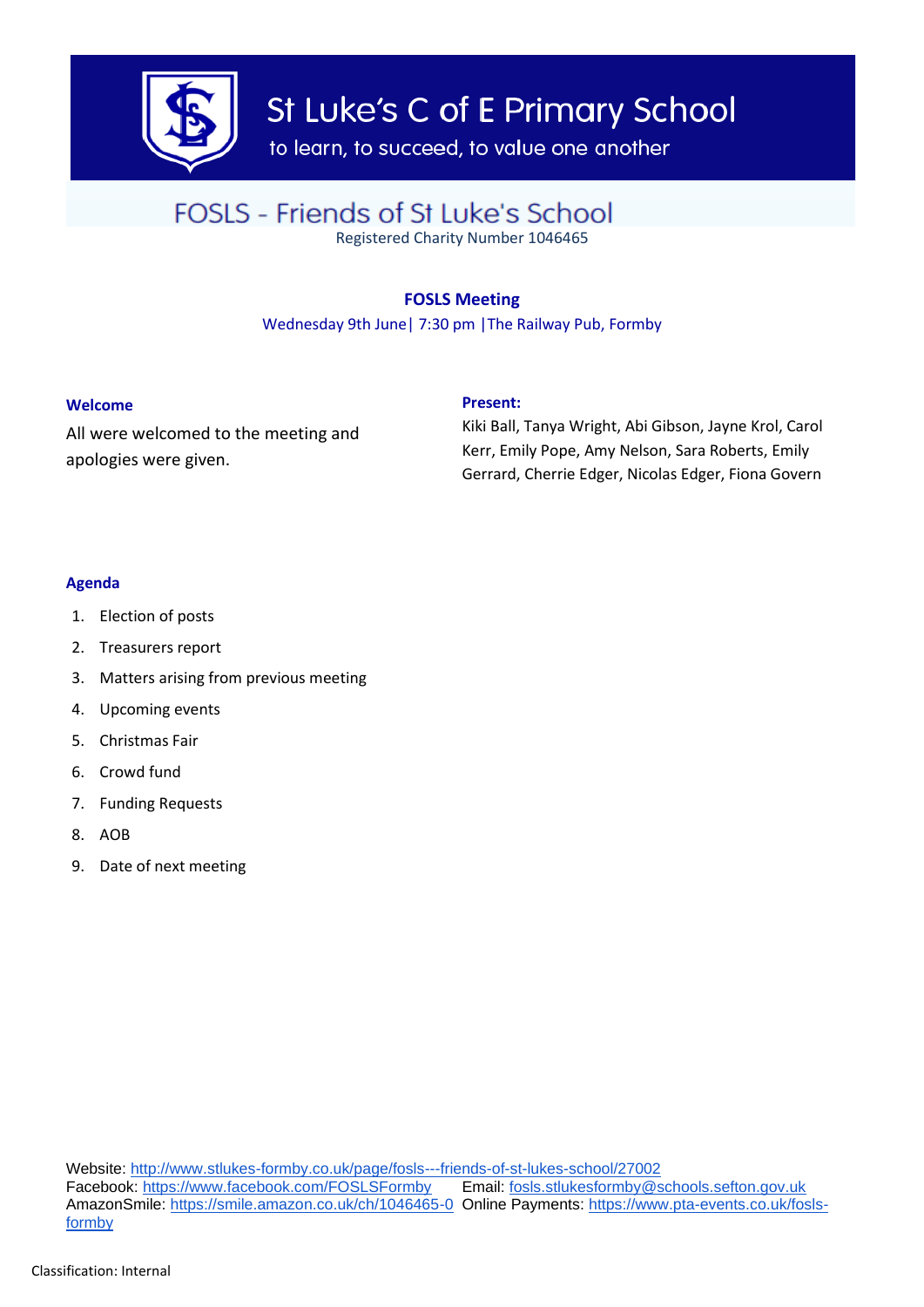

# St Luke's C of E Primary School

to learn, to succeed, to value one another

# FOSLS - Friends of St Luke's School

Registered Charity Number 1046465

## **1. Election of posts**

| c.<br>d.<br>e.                        | a. Tanya Wright agreed to continue as treasurer<br>b. Jayne Krol was elected as Chair to replace Vicky Higgins who has done a fantastic<br>job. Kiki Ball will serve as Vice Chair<br>Carol Kerr and Sarah have agreed to take over from Emily Pope as Secretary.<br>Emily Pope will continue to support with marketing.<br>Jayne Krol, Kiki Ball and Emily Pope will be added as signatories. |                         |
|---------------------------------------|------------------------------------------------------------------------------------------------------------------------------------------------------------------------------------------------------------------------------------------------------------------------------------------------------------------------------------------------------------------------------------------------|-------------------------|
| 2. Treasurers report                  |                                                                                                                                                                                                                                                                                                                                                                                                |                         |
|                                       | a. Balance at the end of May £8551.29. Based on projected spend (worst case) this<br>will be £5053.14 at the end of term.                                                                                                                                                                                                                                                                      |                         |
|                                       | b. Fundraising target for this academic year was £4,000 and we are on track to<br>achieve this.                                                                                                                                                                                                                                                                                                |                         |
| 3&4. Previous Meeting/Upcoming events |                                                                                                                                                                                                                                                                                                                                                                                                |                         |
|                                       | a. Tanya will present at new starters meeting. Emily will make some slides to show<br>FOSLS work and how funds are invested back into school.                                                                                                                                                                                                                                                  | Tanya/Emily P           |
| b.                                    | Use a notice board in school to show event photos (so the children can see) and<br>quotes from school and the children about how the investments at school has<br>benefited them.                                                                                                                                                                                                              | Emily G                 |
| c.                                    | Included reminder for unwanted gifts in newsletter, on spider and via Facebook.                                                                                                                                                                                                                                                                                                                | Jayne                   |
|                                       | d. Item stored in FOSLS shed will be organised on 16 <sup>th</sup> June, please let Tanya know of<br>you are available to help.                                                                                                                                                                                                                                                                | All                     |
|                                       | e. Stationary packs are available to order, reminder to be sent in July with transition<br>information.                                                                                                                                                                                                                                                                                        | Jayne/Tanya             |
| f.                                    | Class photos being arranged by school to replace 'fizzy lemonade' and orders<br>already made will be replaced. Orders can be made for individual photos also and<br>will be communicated and accessible online. Price agreed as £3 for individual<br>photos. Final date for sales will be 2nd July.                                                                                            |                         |
| g.                                    | Summer disco 8 <sup>th</sup> July is unable to go ahead due to new COVID guidance, FOSLS<br>team will co-ordinate cancellation and refunds.                                                                                                                                                                                                                                                    |                         |
|                                       | h. Bucket challenge agreed for WC 20 <sup>th</sup> September to run for 2 weeks. Leader<br>required for this event.                                                                                                                                                                                                                                                                            |                         |
| i.                                    | Cauliflower cards, all artwork needs to be submitted by 1 <sup>st</sup> October. Include in<br>homework grid for Autumn term and sheet to be distributed on 20 <sup>th</sup> September.                                                                                                                                                                                                        | Tanya/Cherrie<br>/Fiona |
| j.                                    | Mufti agreed for first half term for 22 <sup>nd</sup> October.                                                                                                                                                                                                                                                                                                                                 |                         |
| k.                                    | Autumn disco agreed for 14 <sup>th</sup> October, Spring disco 10 <sup>th</sup> February. Leader<br>required for these events.                                                                                                                                                                                                                                                                 |                         |
|                                       |                                                                                                                                                                                                                                                                                                                                                                                                |                         |